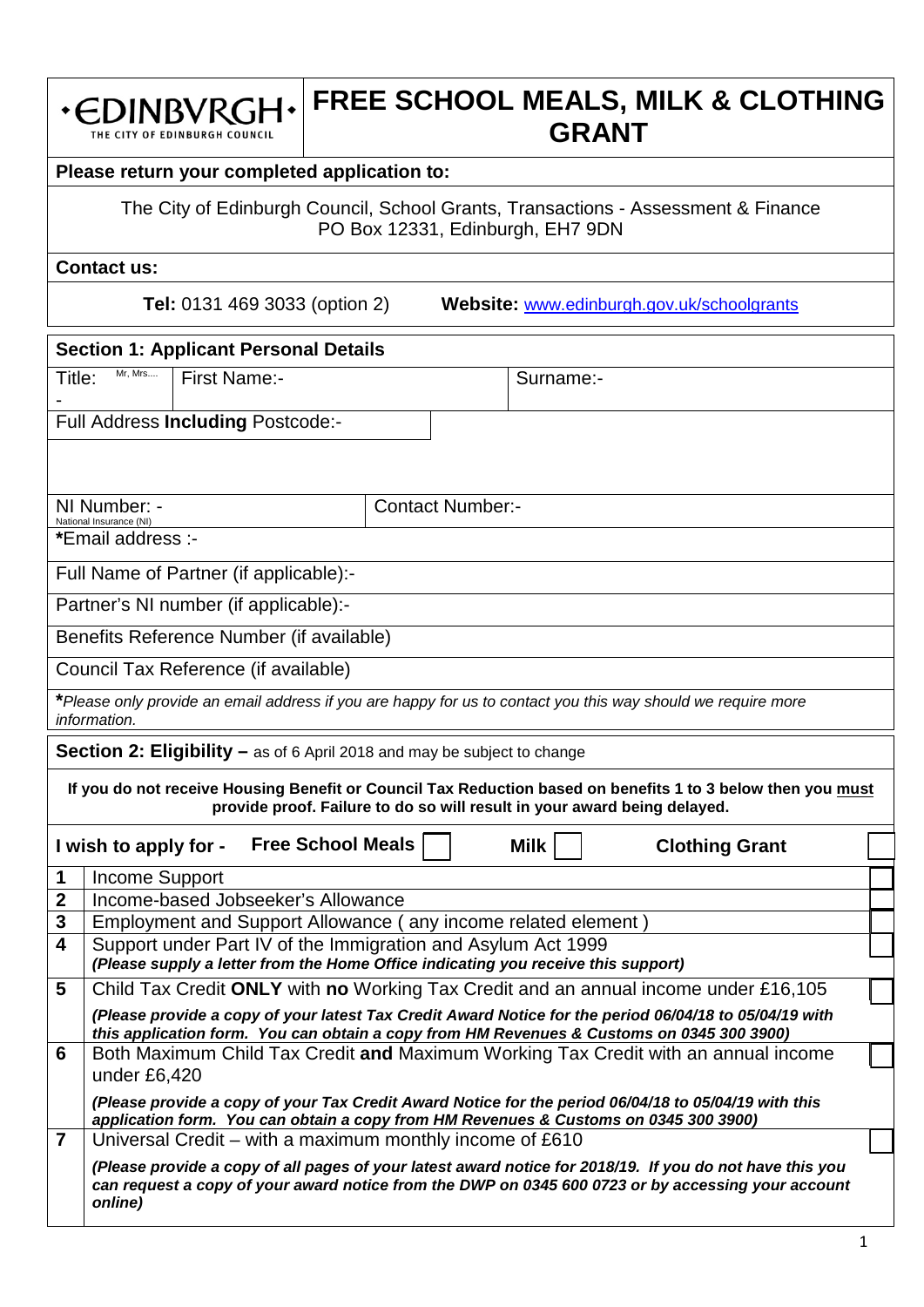**Section 3: Bank Details** – Please note that your account must be able to accept BACS payments. If you are unsure please contact your bank to check. We are **unable** to make payments into Post Office accounts.

| <b>Name of Account Holder:</b>                   |  |
|--------------------------------------------------|--|
| <b>Name of Bank/ Building Society:</b>           |  |
| <b>Address of Bank:</b>                          |  |
|                                                  |  |
| Sort Code (6 Digits):                            |  |
| <b>Account Number (8 digits)</b>                 |  |
| <b>Roll/Reference Number:</b><br>(if applicable) |  |

**NOTE – your account number does not always appear on your bank card. If this is the case, please check a recent bank statement or contact your local branch**

# **Section 4: Pupil Details – Please list all children of school age you wish to apply for.**

| Forename | Surname | Date of<br><b>Birth</b> | Year Group<br>from August<br>2018 (P1, P2, ) | Name of Edinburgh School<br>(attending in session 2018/19) |
|----------|---------|-------------------------|----------------------------------------------|------------------------------------------------------------|
|          |         |                         |                                              |                                                            |
|          |         |                         |                                              |                                                            |
|          |         |                         |                                              |                                                            |
|          |         |                         |                                              |                                                            |
|          |         |                         |                                              |                                                            |
|          |         |                         |                                              |                                                            |

# **Section 5: Declaration – You must sign your form.**

I declare the above information is true and complete, and understand that to give false information may lead to the council taking action to recover money as deemed necessary.

If my circumstances change and I no longer qualify I will notify the change within a month of the change occurring

I understand that City of Edinburgh Council may check the information I have given on this form with Housing Benefit & Council Tax records and may request further information to support my application.

I understand that if my application is successful City of Edinburgh Council may use this application form to award CG/FSM in future years without the need for reapplying, or supplying additional information if eligibility can be confirmed through Housing Benefit & Council Tax Reduction records.

| <b>Signature</b> | Or tick here if<br>completing |  | <b>Date</b> |  |
|------------------|-------------------------------|--|-------------|--|
|                  | online:                       |  |             |  |